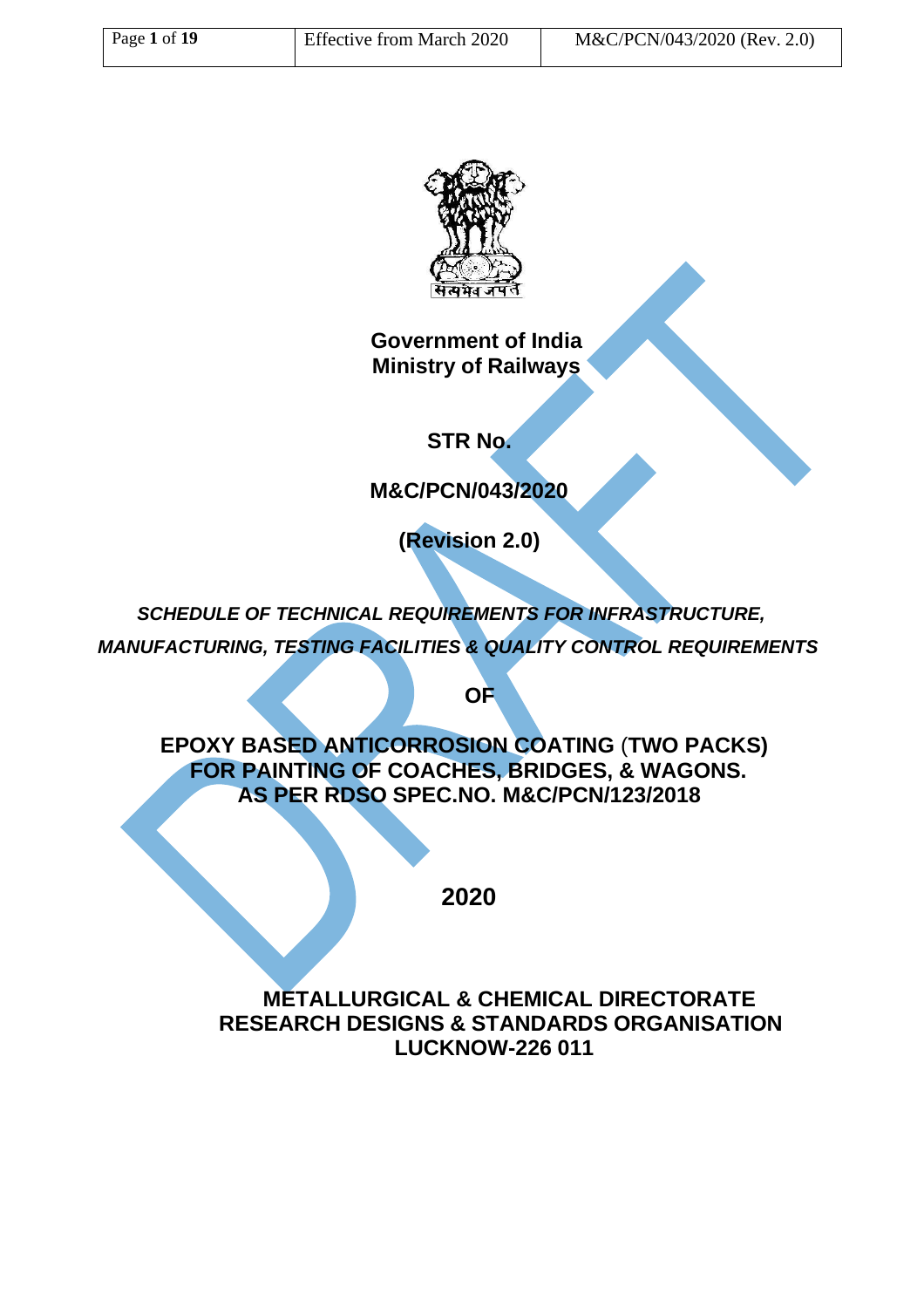# **TABLE OF CONTENTS**

| 1.              | <b>FOREWORD</b>                                  |
|-----------------|--------------------------------------------------|
| 2.              | <b>SCOPE</b>                                     |
| 3.              | APPLICABLE/REFERENCE DOCUMENTS                   |
| 4.              | <b>TERMINOLOGY/ABBREVIATIONS</b>                 |
| 5.              | <b>GENERAL REQUIREMENTS</b>                      |
| 6.              | <b>M&amp;P REQUIREMENTS</b>                      |
| $\mathbf{7}$ .  | <b>TESTING FACILITIES</b>                        |
| 8.              | <b>QUALITY CONTROL REQUIREMENTS</b>              |
| 9.              | <b>REPAIR/SERVICE CENTRE</b>                     |
| 10 <sub>1</sub> | <b>MAJOR STEPS INVOLVED IN GETTING THE FIRMS</b> |
|                 | <b>APPROVED/REGISTERED</b>                       |
|                 |                                                  |
| 11.             | <b>LIST OF PAINTS TO BE APPROVED</b>             |
|                 | 12.   ANNEXURE-I, II & III                       |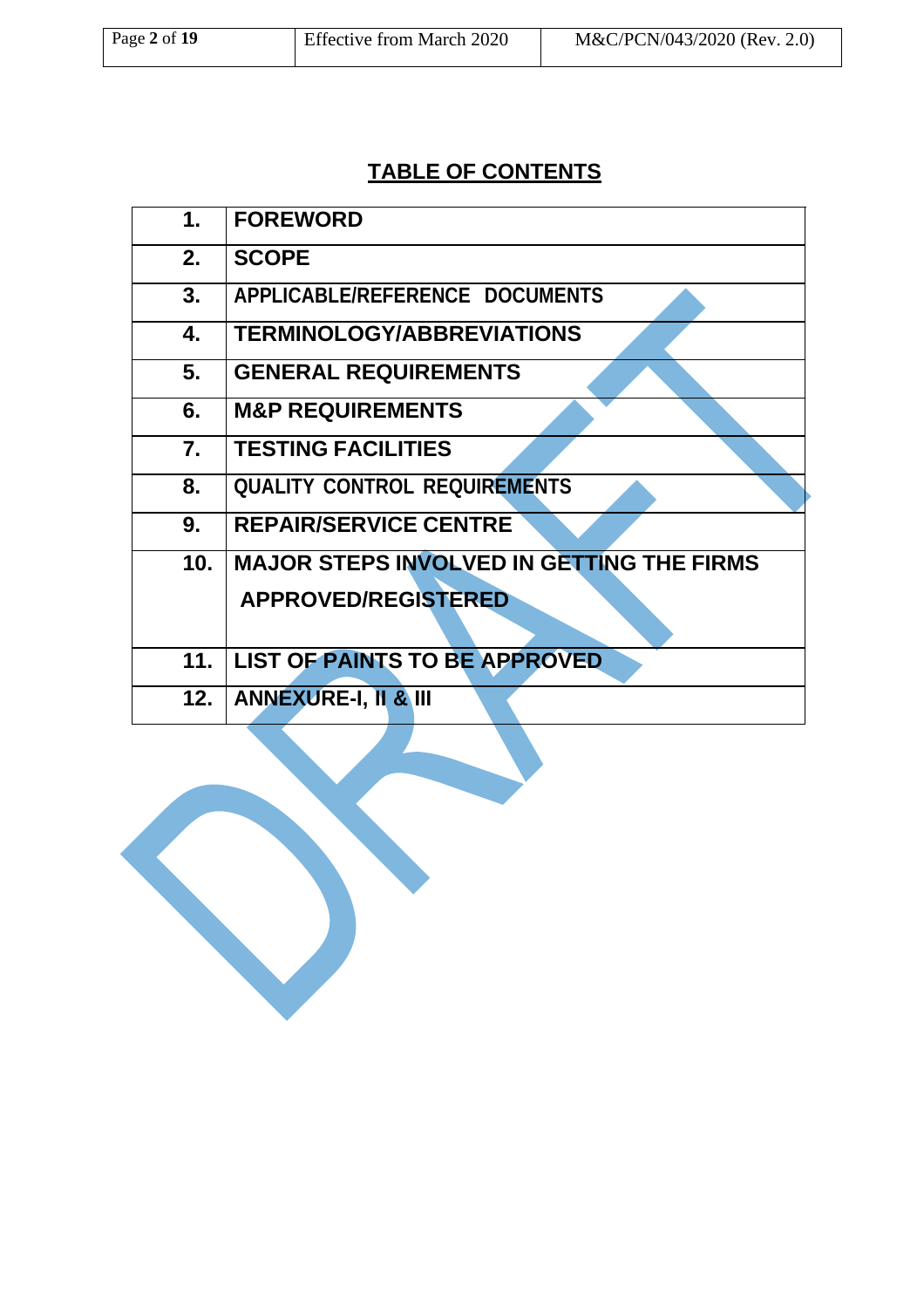### **1. FOREWORD**

This document has been prepared [earlier reference STR No. M&C/PCN/043/2011) (Revision 1)] to lay down the eligibility and capability of suppliers seeking approval for manufacturing & supply Epoxy based anticorrosion coating (Two Packs) for Painting of interior of Coaches, turn under, Bridges situated in corrosion prone areas, & Wagons etc.

Since this product can be manufactured by conventional as well as special technique therefore both the technique has been incorporated.

### **2. SCOPE**

- 2.1 This document covers the infrastructure facilities for manufacturing of Epoxy paints at works, procurement of raw materials, quality control etc. These paints will be used in corrosion prone specific areas for painting of interior of Coaches, Wagons, Bridges and Tracks etc.
- 2.2 This product can be manufactured by conventional as well as special technique and based on the technique of manufacturing, STR's clause 6.1 & 6.3.1 can be followed keeping other clauses same for both.

## **3. APPLICABLE/REFERENCE DOCUMENTS**

- 
- 
- 

(i) IS: 101 (ii) ASTM B-117 (iii) ASTM D-3359 (iv) ASTM G-154 (v) ASTM D 4060 (vi) ASTM G-95-07 Or CAN-CSA-Z245.0 2-98, Cl.12.8

## (vii) ASTM D 5895 (viii) ASTM D 2794

## **4. TERMINOLOGY**

STR – Schedule for Technical Requirements

NTH – National Test House

ISO – International Standards Organization

M&P – Machinery & Plant

NABL – National Accredited Board of Laboratories

NSIC – National Small Industries Corporation Limited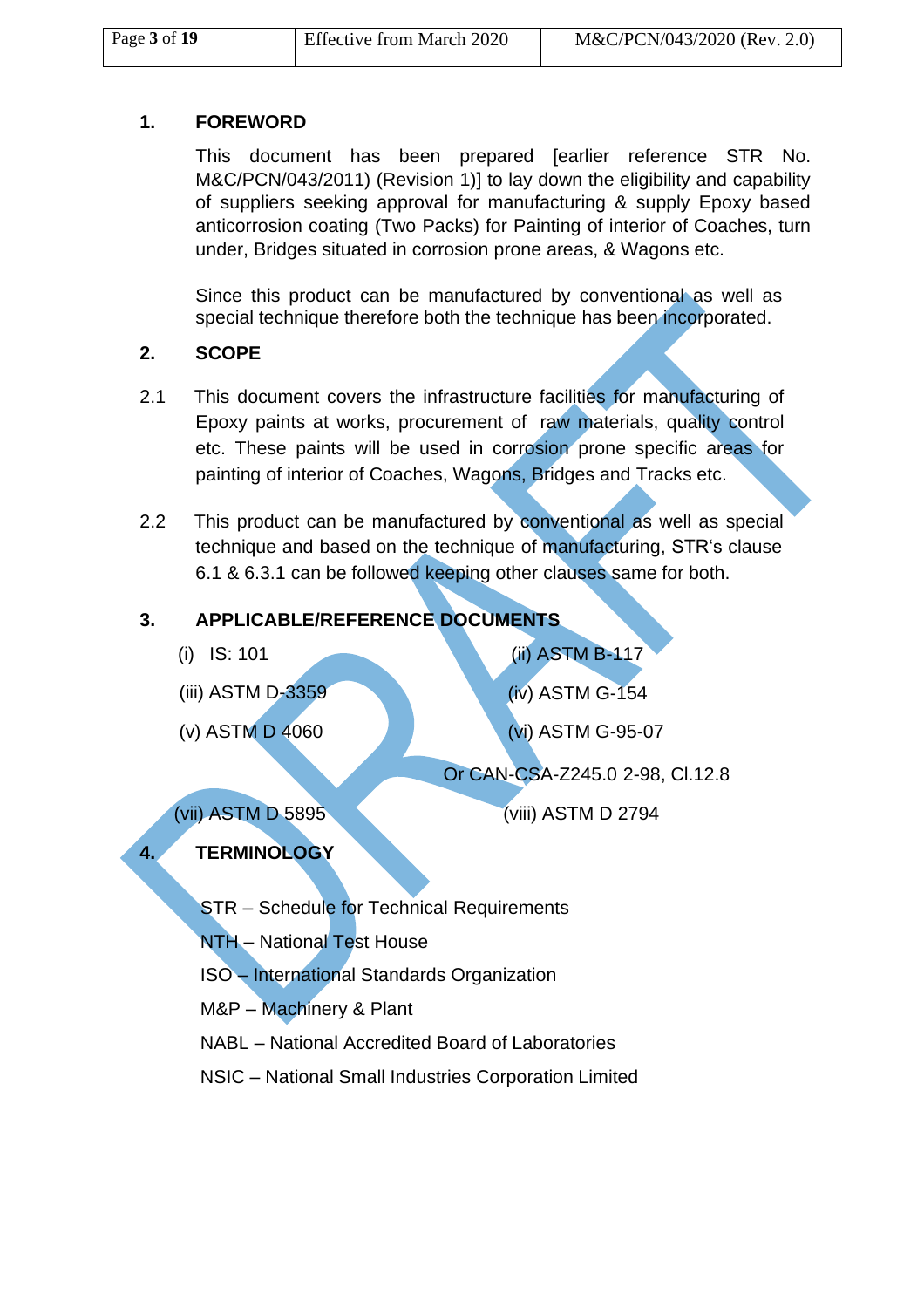## **5. Requirements**

## **5.1 General**

Any firm seeking approval of this organization:

- (i) Shall possess valid ISO 9001: 2015 or latest certificate for the products for which approval is sought.
- (ii) Shall have manufacturing and marketing experience of these paints, at least for 2 years.
- (iii) Shall procure these resins from national or international sources and shall produce bill of material.
- (iv) Shall have valid clearance from Pollution Control Board. (Proposed for deletion)
- (v) The firm shall install ISO: 14000 Environmental Management System.
- (vi) Shall have the record of supplying the products to the reputed national and international organization like defense, heavy & earthmover industries like BEML, BHEL, railway and majorautomotive industries. (Proposed for deletion)
- (vii) Shall have minimum turnover of 1.0 crores per annum for last 2 previous years of applying for registration. (Proposed for deletion) Proposed for modification as: Shall have balance sheet for last 2 years.
- 13. Firm should have their own R&D facilities approved by Govt. Agency or the firm should have tie up with Govt. R&D Laboratory/Deemed/Govt. University.Valid certificate with clear date of validity on it should be available with the firm and same need to be submitted to RDSO/Lucknow. (Proposed for deletion)
- (ix) The firm should have valid capacity certificate issued by NSIC /Other approved agency for small scale industries.
- (x) In case of medium & large scale industries, if capacity certification is not possible by any approved agency, capacity shall be declared by the firm itself detailing the points to arrive at the capacity and subsequently assessing officer will verify the capacity during the assessment of the firm.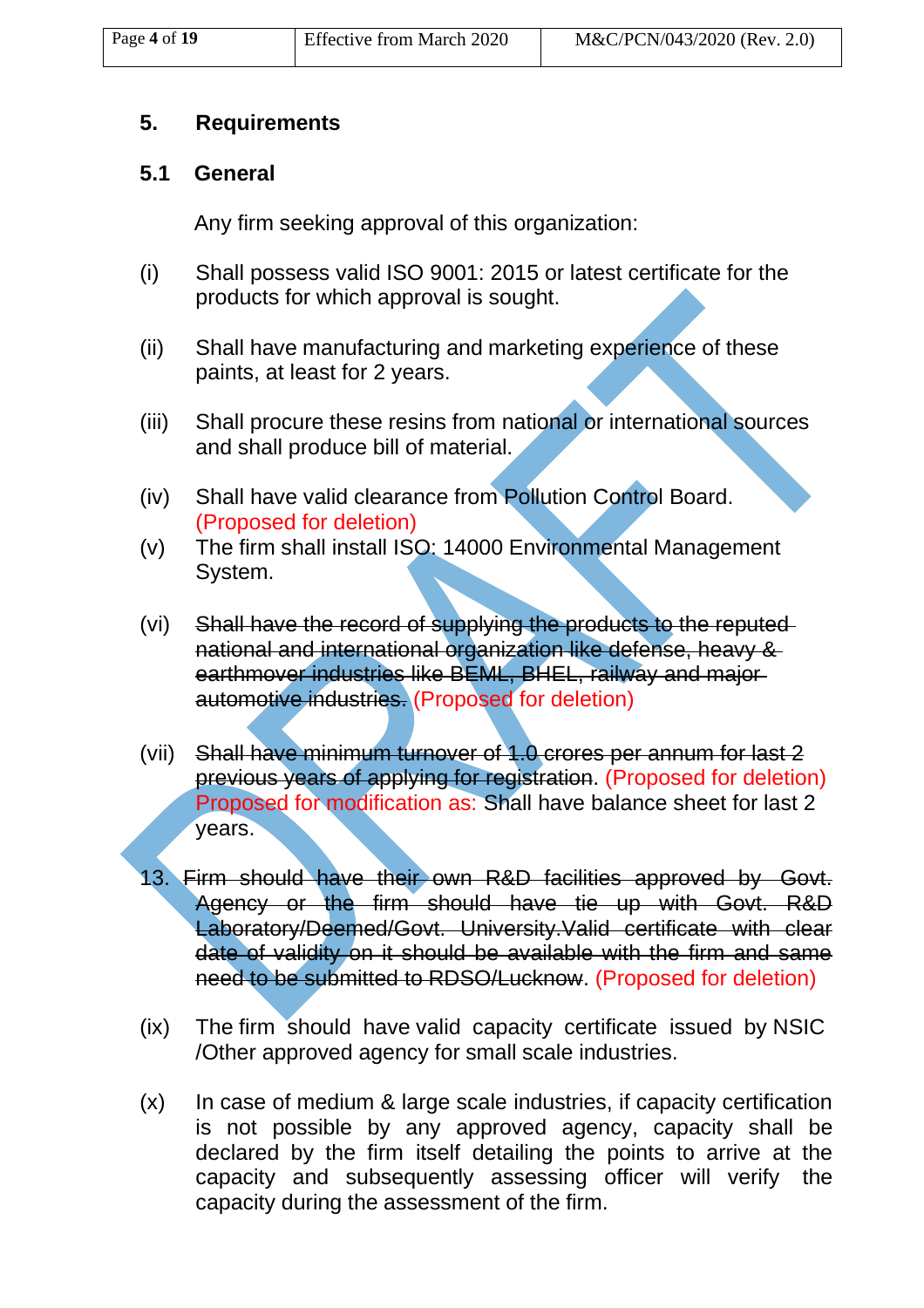- 5.2 The above information should be furnished by the firm in registration form or by attaching as annexure.
- 5.3 The firm should have covered area with adequate space for the storage of raw material, intermediate and finish products like pigments, extenders, resin, hardeners, oils, varnish, thinners, additives, paints etc. with the firm which is free from dampness and humidity and all manufacturing facilities should be available in same campus of factory. One bond room with lock and key facility for keeping finished products should also be available.
- 5.4 Approval of a firm will be given as per laid down procedure given in ISO apex document only after Inspection of the factory premises to assess the capacity/capability of the firm and samples of paints drawn during inspection (comprising of a full system of painting) meets the norms and requirements of the relevant RDSO specifications on testing at RDSO. The initial approval shall be given in "List of RDSO Vendors for developmental orders" and further upgradation to "List of approved vendors" will be given after meeting the requirement given in ISO apex document and supply of minimum 20,000 litres after initial approval.
- 5.5 The firm should submit the Brand Names of the applied products.
- 5.6 The Approval to the firm will be given for full paint system. The list of paint items is furnished at Clause 11.0
- **6. Manufacturing Machines & Plants**

## **6.1 WITH CONVENTIONAL PROCESS.**

Firm should possess the following minimum machines and plants for manufacturing paints based on Epoxy resins.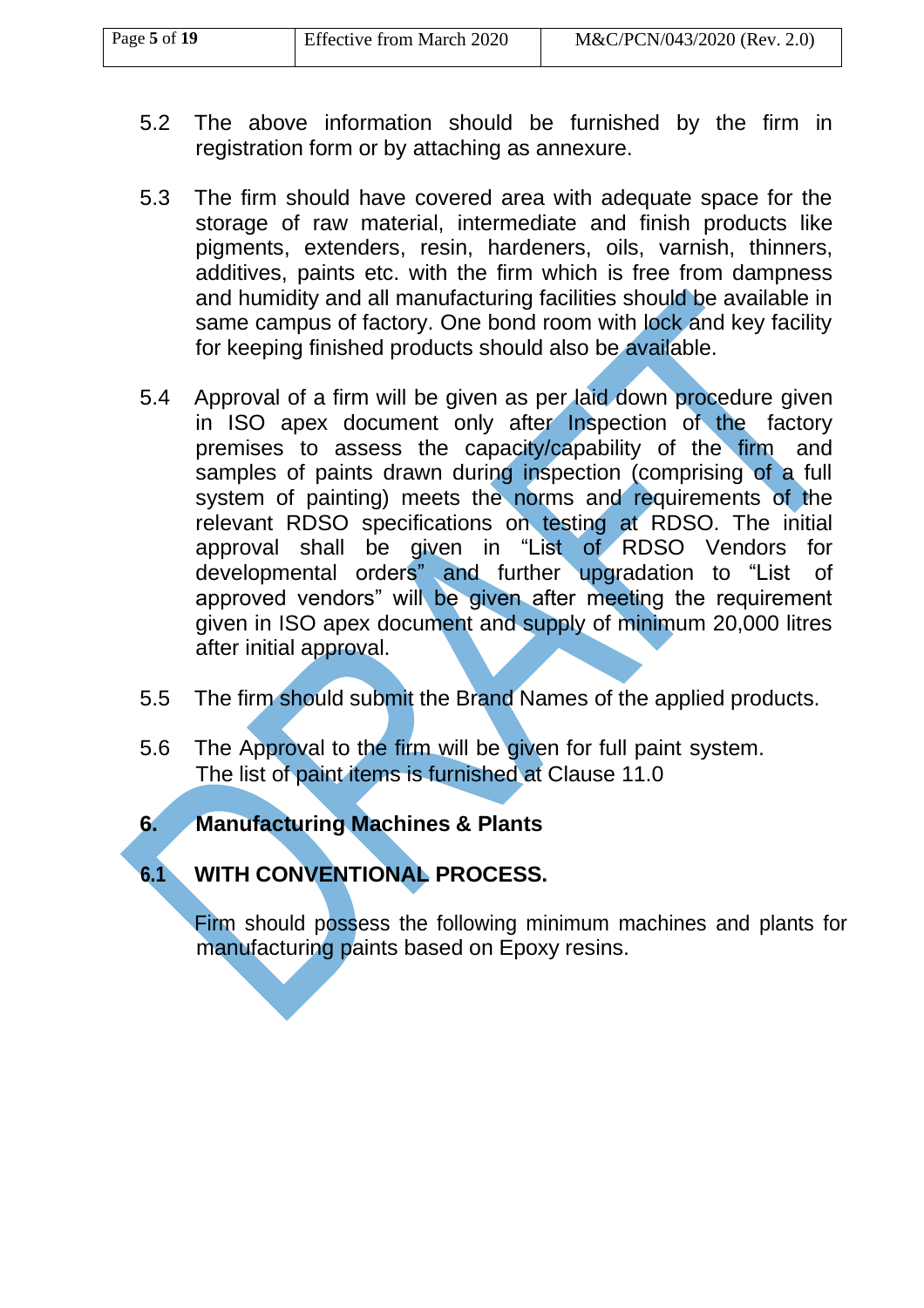| Page $6$ of $19$ | <b>Effective from March 2020</b> | M&C/PCN/043/2020 (Rev. 2.0) |
|------------------|----------------------------------|-----------------------------|

| Table<br>-1 |  |
|-------------|--|
|-------------|--|

|                   | <b>SI. No. Equipments</b>                              | <b>Quantity (min.)</b> |
|-------------------|--------------------------------------------------------|------------------------|
| 1 <sub>1</sub>    | High Speed Disburser, min. capacity 500 litres-2 nos.  | 2Nos.                  |
|                   | or the total capacity shall be 1000 litres min. may be |                        |
|                   | considered irrespective of no. of machines.            |                        |
| 2.                | Sand Mill, min. Chamber 25 lts.                        | 2Nos.                  |
| $\overline{3}$ .  | Bead Mill, min. capacity 200 lts.                      | 2Nos.                  |
| $\overline{4}$ .  | Paint Mixer, min. capacity 2 K ltr.                    | 2 Nos.                 |
| 5.                | High & Slow Speed Premixer/ variable speed             | 2Nos.                  |
|                   | premixer.                                              |                        |
| 6.                | Attritor, 200 ltr.                                     | 2Nos.                  |
| $\overline{7}$ .  | <b>Thinning Pump</b>                                   | 2Nos.                  |
| $\overline{8}$ .  | <b>Automatic Filling Machine</b>                       | 3 Nos.                 |
| 9.                | Weighing Machine, 300 Kg., Least count 0.100 Kg.       | $2$ Nos.               |
|                   | Weighing Machine, 60 Kg., Least count 0.050 Kg.        | 2 Nos.                 |
|                   | Weighing Machine, 10 Kg., Least count 25.00 gm         | 2 Nos.                 |
| 10.               | Electronic Balance, 1.00 Kg., Least count 10.00 gm.    | 3 Nos.                 |
| 11.               | Industrial Vibrator or agitator                        | 2 Nos.                 |
| 12.               | <b>Resin Transfer Pump</b>                             | 2Nos.                  |
| $\overline{13}$ . | Solvent Pump                                           | 3 Nos.                 |
| 14.               | <b>Unloading Pump</b>                                  | 2Nos.                  |
| 15.               | Hoist 2 ton                                            | 2 Nos/suitable plant   |
|                   |                                                        | design to meet the     |
|                   |                                                        | requirements           |
| 16.               | Filter press with variable mesh size filter            | 2 Nos                  |
| 17.               | Diesel Generator of adequate capacity                  | 1 Nos.                 |

### **6.2 Quality Control Facilities**

- 6.2.1 The firm should have proper air conditioned laboratory to maintain lab test conditions at  $27 \pm 2^{\circ}$ C and 65  $\pm$  5% relative humidity, for which suitable indicating/measuring instruments will be available in the lab.
- 6.2.2 There should be full testing facilities with equipments which are covered as per requirements of IS: 101 latest version or as per ASTM. Other equipments not covered in IS: 101 shall be of reputed make and these should have valid calibration certificate. It is mandatory for a firm seeking approval of RDSO to have following listed equipments at their end.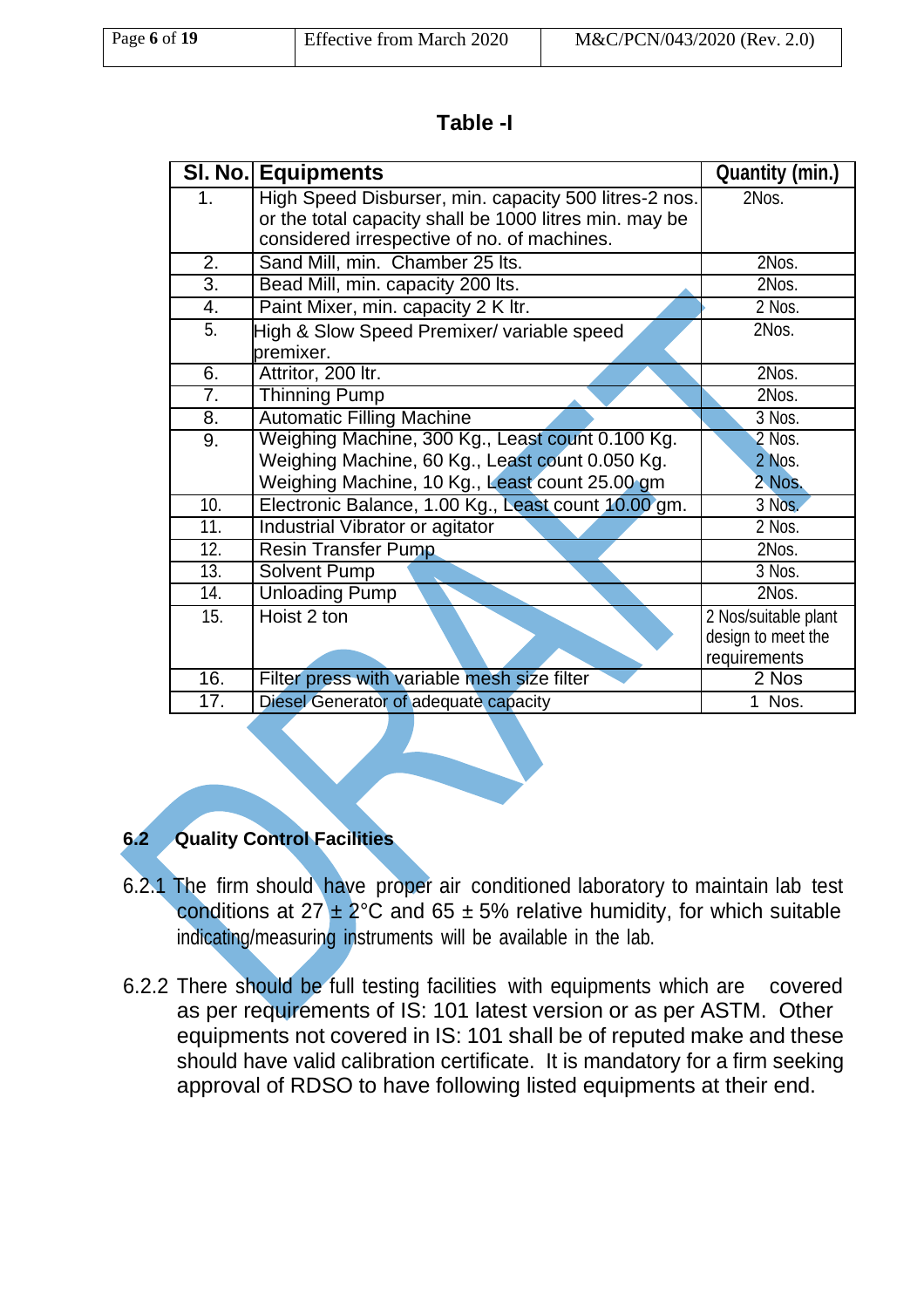| Page 7 of 19 | <b>Effective from March 2020</b> | M&C/PCN/043/2020 (Rev. 2.0) |
|--------------|----------------------------------|-----------------------------|

# **Table -II**

| SI                | <b>Name of the Equipment</b>                                      | <b>Quantity (min.)</b> |  |  |
|-------------------|-------------------------------------------------------------------|------------------------|--|--|
| No.               |                                                                   |                        |  |  |
| $\overline{1}$ .  | Humidity Chamber as per IS: 101                                   | 1 No.                  |  |  |
| $\overline{2}$ .  | Salt Fog Test Cabinet as per ASTM B117 or equivalent to IS: 101   | $1$ No.                |  |  |
| $\overline{3}$ .  | Cathodic disbondement tester as per CAN-CSA- Z245.0 2-98, Cl.12.8 | 1 No                   |  |  |
|                   | or ASTM G-95-07                                                   |                        |  |  |
| 4                 | Impact resistance tester as per ASTM D-2794                       | $1$ No                 |  |  |
| $\overline{5}$    | Cross cut adhesion tester as per ASTM D 3359                      | 1 No.                  |  |  |
| $\overline{6}$    | Sagging index as per IS : 101                                     | $1$ No.                |  |  |
| 7.                | Drying time recorder as per ASTM D 5895                           | $1$ No                 |  |  |
| 8.                | Abel's Flash Point Apparatus as per IS : 101                      | 1 No.                  |  |  |
| 9.                | Cryptometer or Black & White Charts as per IS : 101               | 1 No. or Black and     |  |  |
|                   |                                                                   | <b>White Charts in</b> |  |  |
|                   |                                                                   | adequate quantity      |  |  |
| 10.               | Flexibility & Adhesion Apparatus as per IS: 101                   | 1 No.                  |  |  |
| 11.               | Scratch Hardness Tester as per IS : 101                           | 1 No.                  |  |  |
| 12.               | Stormer/Brooke Field Viscometer as per IS : 101                   | $1$ No.                |  |  |
| 13.               | Weight/10 Litre Cup as per IS: 101                                | 1 No.                  |  |  |
| $\overline{14}$ . | Hegdemann Gauge as per IS: 101                                    | 1 No.                  |  |  |
| 15.               | Centrifuge as per IS: 101                                         | 1 No.                  |  |  |
| 16.               | Dry Film Thickness Measuring Equipment as per IS: 101t            | 1 No.                  |  |  |
| 17.               | Dean & Stark Apparatus as per IS: 101/ Carl fisher apparatus      | $1$ No.                |  |  |
| 18.               | <b>Hygrometer</b>                                                 | 1 No.                  |  |  |
| 19.               | <b>Distillation Plant</b>                                         | 1 No.                  |  |  |
| $\overline{20}$ . | <b>Heating Mantles</b>                                            | 3 Nos.                 |  |  |
| 21.               | Set of Sieves, Thermometers, Glass Wares, Crucibles, Reagents &   | In adequate            |  |  |
|                   | Chemicals for Testing of Raw Materials, Intermediate and Finished | Qty./Nos.              |  |  |
|                   | Products as per relevant specifications                           |                        |  |  |
| 22.               | Chemical Balance up to 4 decimal places (in gms.)                 | 1 No.                  |  |  |
| 23.               | Physical Balance up to 2 decimal places (in gms.)                 | $1$ No.                |  |  |
| $\overline{24}$ . | <b>Hot Air Electric Oven</b>                                      | 1 No.                  |  |  |
| 25.               | Air & Air less spray gun                                          | 1 No each              |  |  |
| 26.               | <b>Water Bath</b>                                                 | 2No.                   |  |  |
| 27.               | <b>Hot Plates</b>                                                 | 3 Nos.                 |  |  |
| 28.               | Mild Steel, Tinned and Glass Panels and Test Racks                | In adequate number     |  |  |
|                   |                                                                   | relevant<br>per<br>as  |  |  |
|                   |                                                                   | specification.         |  |  |
| 29.               | <b>Pull off adhesion Tester</b>                                   | 1 No.                  |  |  |
| 30.               | Abrasion Resistance test for 1000 cycles with CS-17               | 1 No.                  |  |  |
|                   | wheels & 1.0 Kg load                                              |                        |  |  |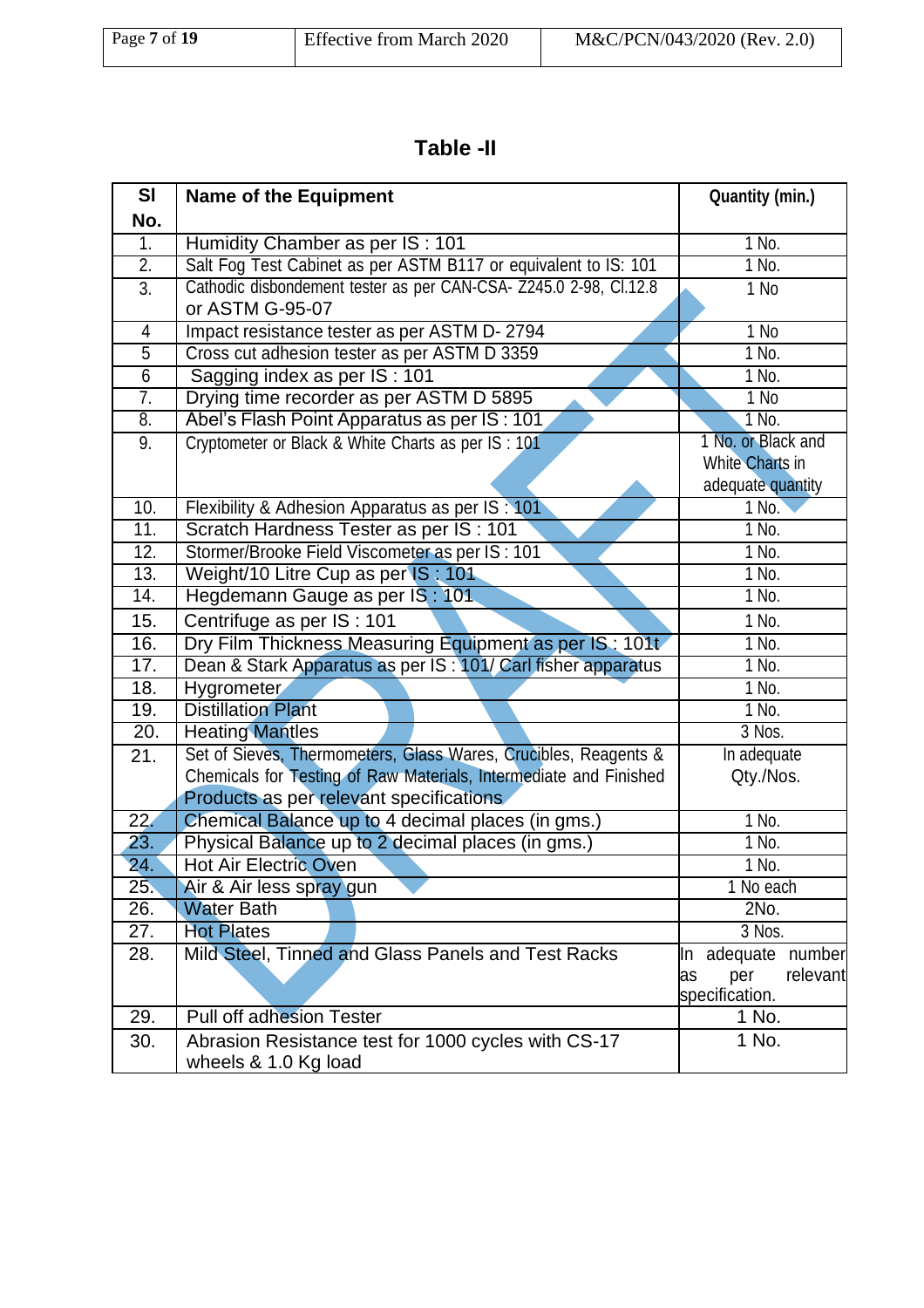## **6.3. ALTERNATE METHOD**

### **6.3.1 MANUFACTURING WITH SPECIAL TECHNIQUE**

### **6.3.2 Manufacturing Machines & Plants:**

Premixing blender, twin screw extruder, chiller drum, rotary crushers, High speed grinding mill, Vibratory screen, Bead Mill.

## **6.3.3 BRIEF MANUFACTURING PROCESS**

Anticorrosion Paint is a kit of Base and Hardener parts. Both Base and Hardener parts are viscous liquid and manufactured separately

#### **A. Manufacturing of Base :**

Raw Materials used in manufacturing of Base, include solid epoxy resin, pigments, additives and solvent. Following are the steps of manufacturing

#### **a. Premixing :**

All the solid Raw Materials are charged to a **premixing blender** and homogenized at high speed to a coarse size flake and powder

### **b. Extrusion :**

Blended solid material is fed to the hopper of **twin screw extruder** and melt processed as homogenized molten paste. This molten pastes through **chiller drum**, cools to brittle flakes. Flakes will pass through **rotary crusher**s.

#### **c. Grinding:**

Flakes and chips are fed to the high **speed grinding mill**; Grinder is attached with **Vibratory screen**.

#### **d. Liquification of Base Material:**

Powder of base material is fed to the 500 kg capacity Bead Mill. Requisite quantity of solvents is added to obtain desired volume solids, viscosity and Fineness of the grind. .

#### **6.3.4 Manufacturing of Hardener**

Hardener manufacturing is a simple process. It requires High Speed stirring of curative, pigment and solvent.

#### **7.0 QUALITY CONTROL SPECIAL TECHNIQUE (Testing facilities)**

Manufacturing of Anticorrosion paint requires very stringent Quality Control and Quality assurance discipline.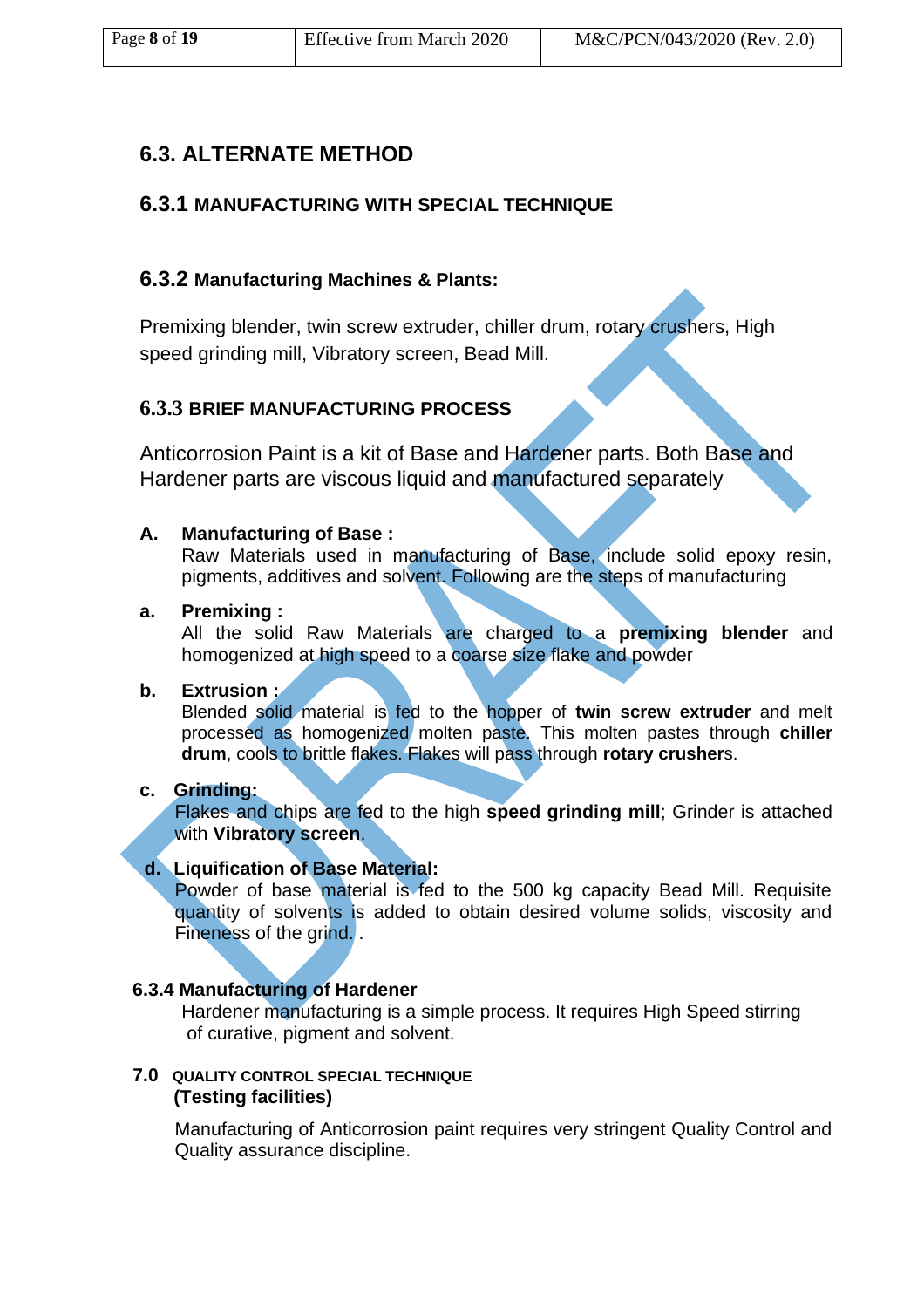| Page 9 of 19 | Effective from March 2020 | M&C/PCN/043/2020 (Rev. 2.0) |
|--------------|---------------------------|-----------------------------|

### **A. Raw Material Testing:**

Number of Raw Materials is used in the manufacturing of both part A and part B of Anticorrosive Paint.

Following Laboratory Equipments are used for Testing of Raw Materials and Semi (intermediate) and Finished processed materials:

#### **Table -III 7.1 Laboratory Equipments for Testing of Raw Materials & Finished Product**

| $\overline{\mathsf{SI}}$ | <b>Name of the Equipment</b>                  | <b>Required for</b>                     | Quantity |  |
|--------------------------|-----------------------------------------------|-----------------------------------------|----------|--|
| No.                      |                                               |                                         | (min.)   |  |
| $\overline{1}$ .         | <b>Gel Plates</b>                             | Pot Life                                | 1 No.    |  |
| $\overline{2}$ .         | <b>Micronized sieves</b>                      | Particle size                           | $1$ No.  |  |
| $\overline{3}$ .         | <b>Brookfield Viscometer</b>                  | <b>Brook field viscosity</b>            | 1 No.    |  |
| 4.                       | <b>Ford Cup</b>                               | Viscosity in seconds                    | $1$ No   |  |
| 5.                       | <b>Humidity Chamber</b>                       | Resistance of cured coating             | 1 No     |  |
| 6.                       | <b>Cross Hatch Tester</b>                     | <b>Adhesion</b>                         | 1 No.    |  |
| 7.                       | <b>Cylindrical Mandrel</b>                    | <b>Flexibility</b>                      | $1$ No.  |  |
| $\overline{8}$           | <b>FTIR</b>                                   | Functional groups in the polymer        | 1 No.    |  |
| 9.                       | DFT gauge - Elcometer                         | <b>Dry Film Thickness</b>               | $1$ No.  |  |
| 10.                      | <b>Electronic Weighing Balance</b>            | <b>Fractional weights</b>               | $1$ No.  |  |
| 11.                      | <b>Film Applicator</b>                        | <b>Making cured Film</b>                | 1 No.    |  |
| $\overline{12}$ .        | <b>Hegman Gauge</b>                           | Finness of the grind                    | 1 No.    |  |
| 13.                      | Glossometer                                   | Gloss of cured coating                  | $1$ No   |  |
| 14.                      | <b>Ring &amp; Ball Apparatus</b>              | Softening point of epoxy RM             | $1$ No.  |  |
| 15.                      | 100 X Magnification                           | To observe defects                      | $1$ No.  |  |
| 16.                      | Pull Off tester                               | <b>Adhesion to Steel</b>                | 1 No.    |  |
| 17.                      | <b>Sag Index Apparatus</b>                    | Sag Resistance                          | $1$ No.  |  |
| 18                       | <b>Salt Spray Equipment</b>                   | <b>Resistance to Salt Spray</b>         | 1 No.    |  |
| 19.                      | <b>Scratch Hardness Tester</b>                | <b>Scratch Hardness</b>                 | $1$ No.  |  |
| 20.                      | Weatherometer                                 | Long term Weathering Properties         | 1 No.    |  |
| 21.                      | Drying time recorder                          |                                         | 1 No.    |  |
| $\overline{22}$ .        | <b>Water Bath</b>                             | <b>Hot Water Soak Adhesion</b>          | $1$ No   |  |
| 23.                      | <b>Impact Tester</b>                          | <b>Impact Strength</b>                  | $1$ No   |  |
| 24.                      | <b>Break Down Voltage Tester</b>              | Dielectric Strength                     | 1 No.    |  |
| 25.                      | pH meter                                      | pH value                                | 1 No.    |  |
| 26.                      | Centrifuge                                    |                                         | 1 No.    |  |
| 27.                      | Computerac                                    | Moisture Content in Epoxy Resin<br>(RM) | 1 No.    |  |
| $\overline{28}$ .        | Air & Air less spray gun                      | For painting of panels                  | 1 No.    |  |
| 29.                      | <b>Specific Gravity Tester</b>                | <b>Specific Gravity</b>                 | 1 No.    |  |
| 30.                      | <b>Distillation Plant</b>                     |                                         | 1 No.    |  |
| 31.                      | <b>Pensky Martyn Flash Point</b><br>Apparatus | <b>Flash Point</b>                      | 1 No     |  |
| 32.                      | Weighing Machine of 300.60, 10 Kg             |                                         | 1 No.    |  |
|                          | with least count of .10,.05 &.025             |                                         | each     |  |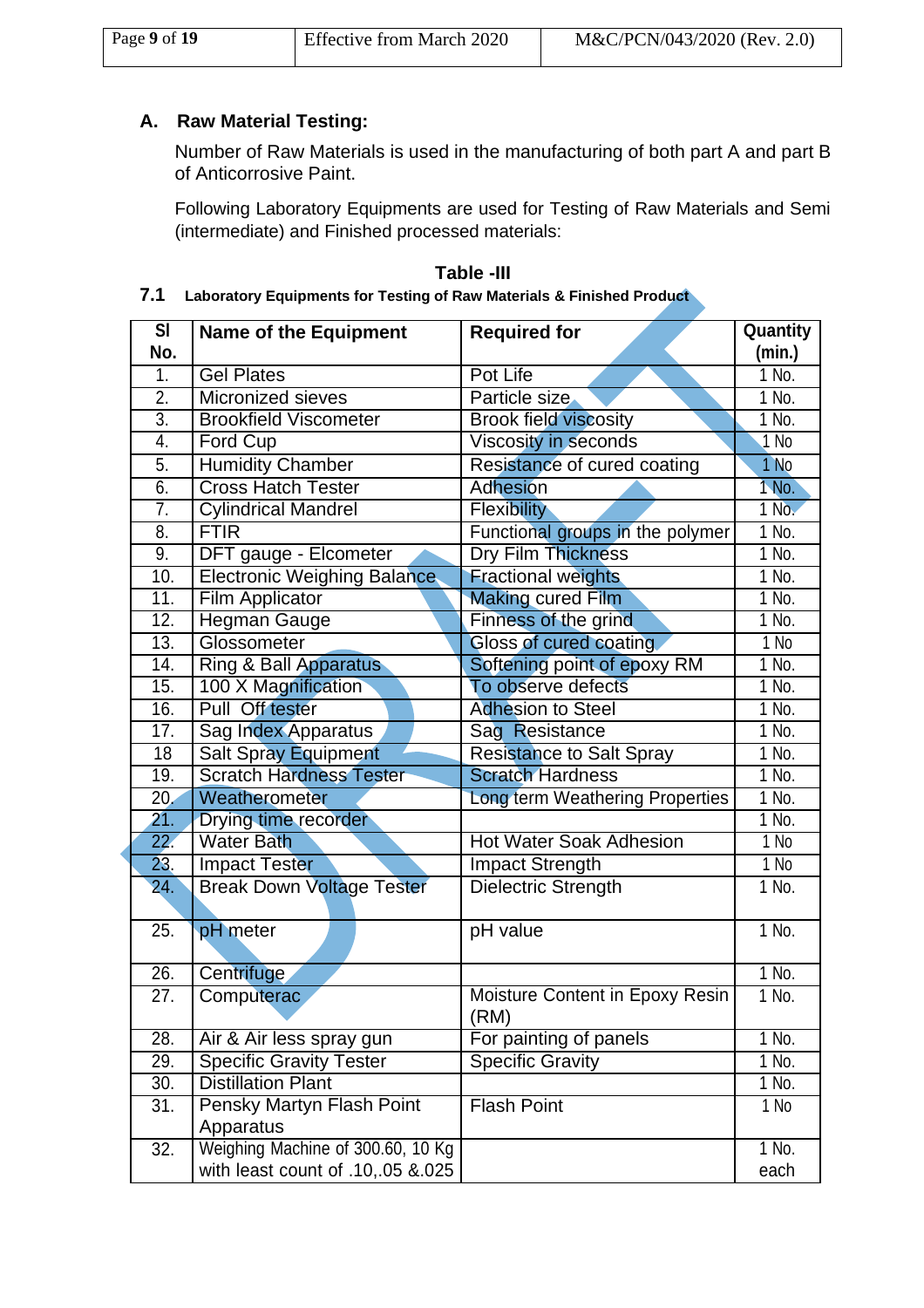## **8. Quality Control Requirements**

- 8.1 There should be a well-designed system for traceability and identification of the materials from raw material, intermediate and finished product stages.
- 8.2 The quality manual of the firm for ISO should clearly indicate at any stage the quality control over procurements of raw materials, manufacturing of intermediate and finished products by computerized process control technique.
- 8.3 The technical supervisors/managers responsible for production & quality control activities related to manufacturing of subject paint item should have the minimum qualification of B.E. / B.Tech (Paint /Polymer Technology/Chemical Engg.) with a minimum of 3 years' experience or M.Sc. (Chemistry) with a minimum of 7 years' experience in relevant fields to look after the production, quality control and testing activities and should have knowledge of paint manufacturing, testing of raw materials etc. They should be able to take corrective steps in case of difficulties in maintaining quality control.
- 8.4 The firm should ensure that proper analysis is being done on monthly basis to study the rejection at various levels and it is well documented. Process capability should also be studied.
- 8.5 The firms should ensure that all the relevant RDSO/BIS/ASTM and other specifications, standards, manuals etc. of latest version are available with them.
- 8.6 If the firm tends to obtain approval for paints based on epoxy as well as polyurethane resins they should possess test certificates for paint based on epoxy resins issued by approved test houses viz NTH / MSME / HBTI / Shri Ram Test House / National Laboratories under CSIR. (Proposed for deletion)
- 8.7 A periodical/Need basis Quality Audit check may be carried out of the firm to check the quality of paint and other infrastructure and testing facilities mentioned in the STR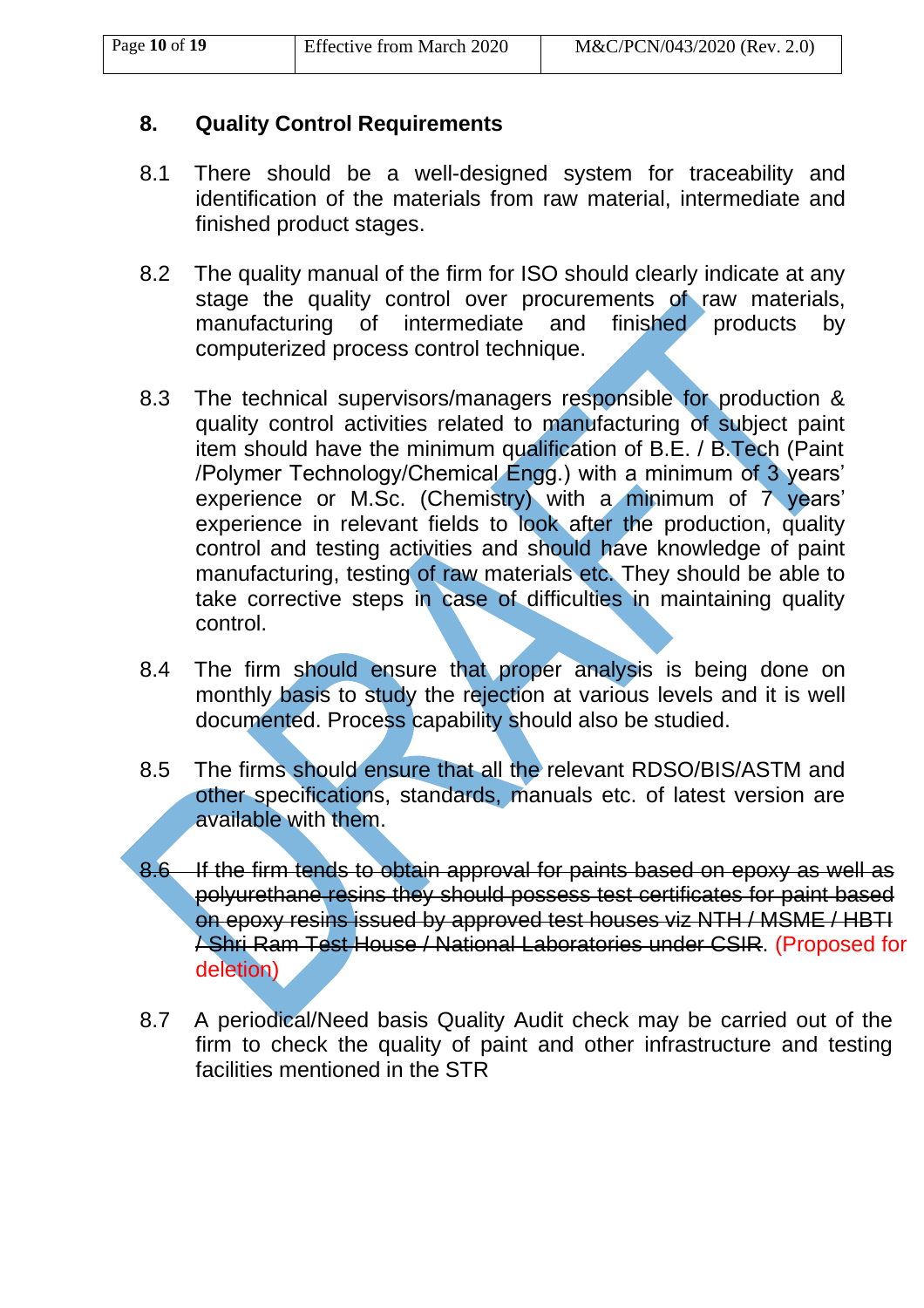| Page 11 of 19 | <b>Effective from March 2020</b> | M&C/PCN/043/2020 (Rev. 2.0) |
|---------------|----------------------------------|-----------------------------|

- 8.8 The firm should prepare and submit Quality Assurance Plan for products, which they intend to supply to Indian Railway and Production Units as per Guidelines of ISO Document no. QM-RF-8.1-3 (Latest version) detailing various aspects:
	- Organization chart
	- Write up on manufacturing process of resins and paints
	- Process flow chart for resins and paints
	- Traceability of various products.
	- Inspection and testing plan for all the products starting from raw materials, in process and final product.
	- Details of non-conformity
	- Details of customer complaints and warranty failures/In service failures.
	- M&P/T&P as per specification/STR/IS.

The paint manufacturer shall introduce ERP/SAP supported by multimodule application software that helps the paint manufacturer to manage the important parts of their business including product planning, purchase of items, maintaining inventories, providing customer service, finance, HRD etc.

8.9 The firm shall have the system of maintaining the Material Safety Data Sheet (MSDS) for each chemical.

## **9. Repair/Service Centre**

The firm should have 24X7 customer complaint registration & redressal mechanism through website

## **10. Major steps involved in getting the firms approval/registration as per latest ISO apex documents:**

- 10.1 The firm shall apply online for vendor registration on RDSO website.
- 10.2 The application form and other relevant documents shall be scrutinized at M&C Dte and if any deficiencies are found, the firm shall be asked to comply the deficiencies as per latest ISO apex guidelines.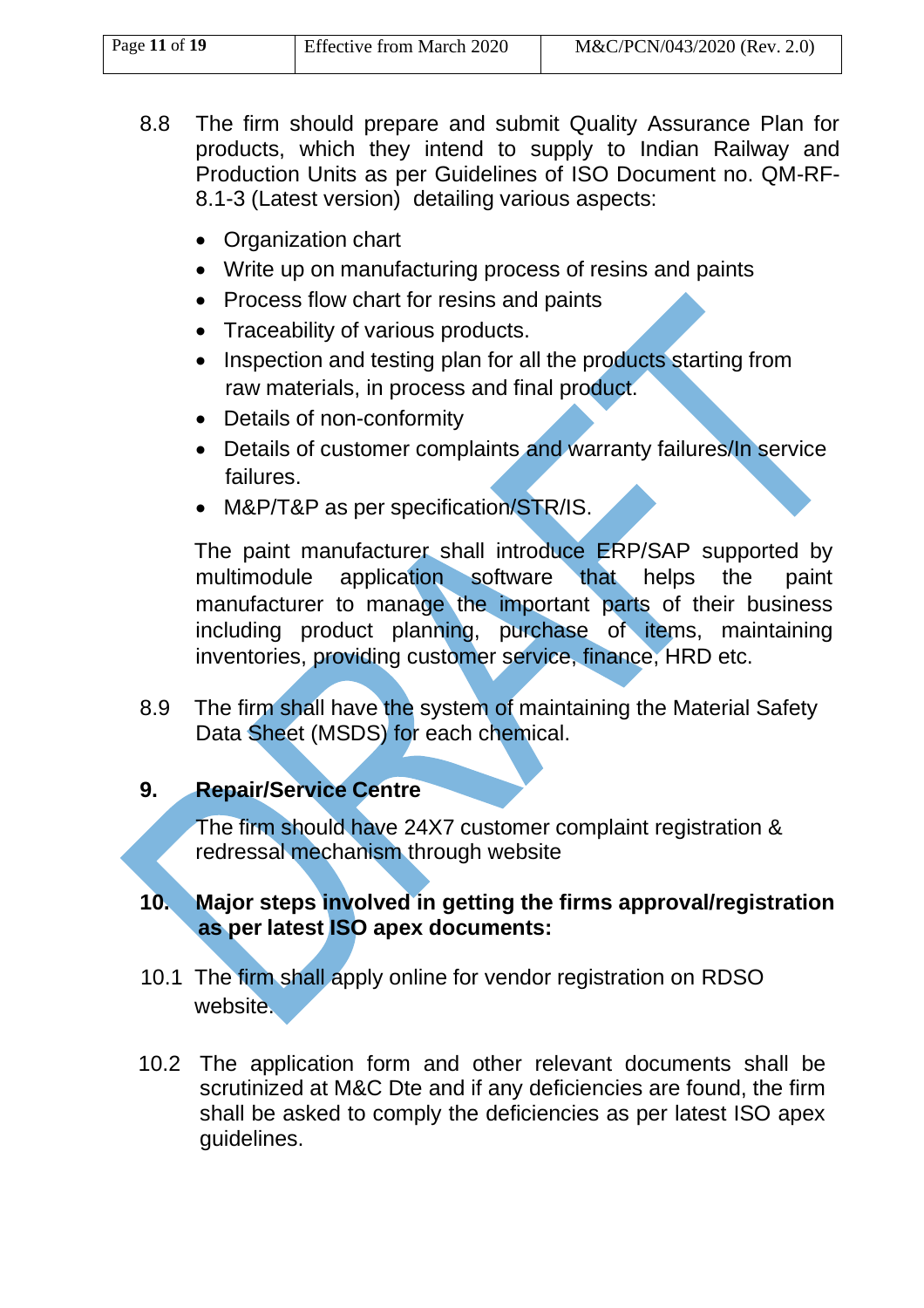| Page 12 of 19 | <b>Effective from March 2020</b> | M&C/PCN/043/2020 (Rev. 2.0) |
|---------------|----------------------------------|-----------------------------|
|---------------|----------------------------------|-----------------------------|

- 13.1 After all deficiencies are complied by the firm, the capacity , capability and STR verification of the firm shall be assessed by nominated official. Samples shall also be drawn from the firms premises after satisfactory compliance of STR and shall be tested at RDSO/National Test House (Lab which is accredited by an accrediting agency which meets the criteria laid down in QO-D-8.1-11 {Latest version}) and if test facility for any of parameter is not available either at RDSO/NTH/as specified in QO-D-8.1-11 then it may be referred to Govt lab/University/any other NABL accredited lab, where it exist.
- 10.4 If all the test results are satisfactory and all other requirements are fulfilled, the firm shall be approved for "List of RDSO Vendors for developmental orders".

## **11. LIST OF PAINTS TO BE APPROVED**

RDSO SPECIFICATION NO. M&C/PCN/123/2018 – Epoxy based anticorrosion coating (Two Packs) for Painting of Coaches, Bridges, & Wagons.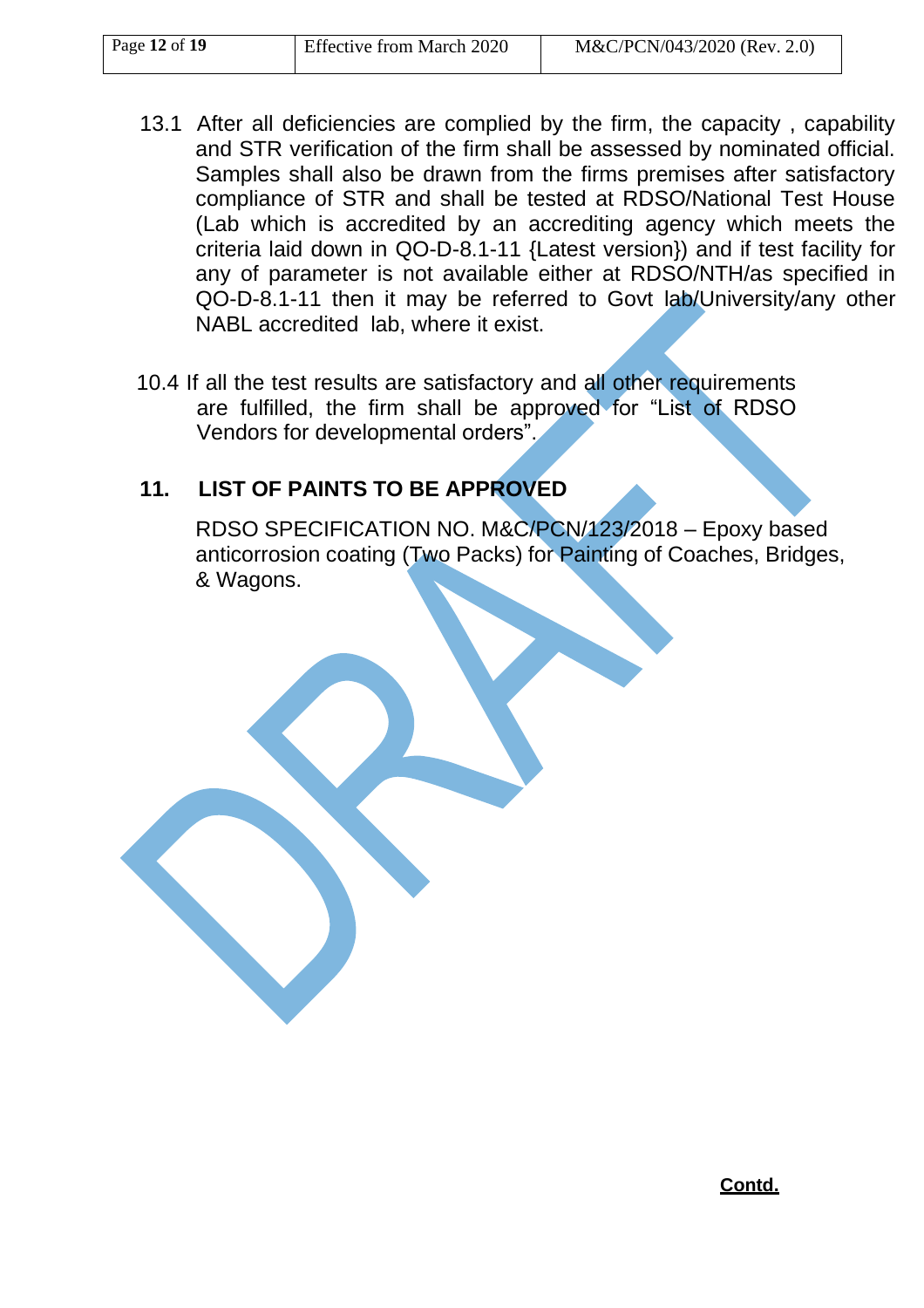# **ANNEXURE –I**

| SN | Description of<br>Machine/Equipment/       | Capacity                    | Total requirement | No.of<br>Machi | Operati<br>on to | Capac<br>ity of | Year<br>&               | Present<br><b>Status</b> |
|----|--------------------------------------------|-----------------------------|-------------------|----------------|------------------|-----------------|-------------------------|--------------------------|
|    | Manpower                                   | requiremen<br>t/Qualificati |                   |                | be               | availa          | Make                    | Workin                   |
|    |                                            | on                          |                   | nes<br>availa  |                  | ble             | of                      | g/Unde                   |
|    |                                            |                             |                   | ble            | perform<br>ed by | Machi           | mach                    |                          |
|    |                                            |                             |                   |                | Machin           | ne              | ine                     | comme                    |
|    |                                            |                             |                   |                | e/Equip          |                 |                         | ncing/                   |
|    |                                            |                             |                   |                | ment             |                 |                         | <b>Not</b>               |
|    |                                            |                             |                   |                |                  |                 |                         | working                  |
| 1  | $\overline{2}$                             | $\overline{3}$              | 4                 | $\overline{5}$ | 6                | $\overline{7}$  | $\overline{\mathbf{8}}$ | $\overline{9}$           |
| 1  | <b>High speed</b>                          | 500 lit.                    | 2 Nos.            |                |                  |                 |                         |                          |
|    | <b>Disburser</b>                           |                             |                   |                |                  |                 |                         |                          |
| 2  | Dyno Mill/Bead Mill                        | 200 lit./hr                 | $2$ No.           |                |                  |                 |                         |                          |
| 3  | Sand Mill/LMZ Sand                         | 100 lit./hr                 | 2 No.             |                |                  |                 |                         |                          |
|    | Mill                                       |                             |                   |                |                  |                 |                         |                          |
| 4  | <b>Paint Mixer</b>                         | 2000 lit.                   | 2 Nos.            |                |                  |                 |                         |                          |
| 5  | Variable speed                             |                             | 2 No.             |                |                  |                 |                         |                          |
|    | premixer/High speed                        |                             |                   |                |                  |                 |                         |                          |
| 6  | slow speed premixer                        |                             | $2$ No            |                |                  |                 |                         |                          |
| 7  | <b>Thinning Pump</b>                       |                             | $2$ No            |                |                  |                 |                         |                          |
| 8  | <b>Automatic Filling</b>                   |                             | 3 No.             |                |                  |                 |                         |                          |
|    | Machine                                    |                             |                   |                |                  |                 |                         |                          |
| 9  | Weighing Machine,                          | 300 kg                      | 2 Nos.            |                |                  |                 |                         |                          |
|    | LC=0.100 kg                                |                             |                   |                |                  |                 |                         |                          |
| 10 | <b>Weighing Machine</b><br>$LC = 0.050$ kg | 60 kg                       | 2 Nos.            |                |                  |                 |                         |                          |
| 11 | <b>Weighing Machine</b>                    |                             | 2 Nos.            |                |                  |                 |                         |                          |
|    | $LC = 25.0$ gm                             | $10$ kg                     |                   |                |                  |                 |                         |                          |
| 12 | <b>Electronic Balance</b>                  | 1.0 <sub>kg</sub>           | 3 Nos.            |                |                  |                 |                         |                          |
|    | $LC=10.0$ gm                               |                             |                   |                |                  |                 |                         |                          |
| 13 | Industrial Vibrator or                     |                             | 2 Nos.            |                |                  |                 |                         |                          |
|    | agitator                                   |                             |                   |                |                  |                 |                         |                          |
| 14 | Resin Transfer Pump                        |                             | 2 Nos.            |                |                  |                 |                         |                          |
| 15 | Solvent Pump                               |                             | 3 Nos.            |                |                  |                 |                         |                          |
| 16 | <b>Unloading Pump</b>                      |                             | 2 Nos.            |                |                  |                 |                         |                          |
| 17 | Hoist                                      | $2$ ton                     | 2 Nos. /suitable  |                |                  |                 |                         |                          |
|    |                                            | capacity                    | plant design to   |                |                  |                 |                         |                          |
|    |                                            |                             | meet the          |                |                  |                 |                         |                          |
|    |                                            |                             |                   |                |                  |                 |                         |                          |
|    |                                            |                             | requirements      |                |                  |                 |                         |                          |
| 18 | <b>Diesel Generator</b>                    | adequate                    | 1 Nos.            |                |                  |                 |                         |                          |
| 19 | <b>Filter Press</b>                        | with                        | 2 Nos.            |                |                  |                 |                         |                          |
|    |                                            | variable                    |                   |                |                  |                 |                         |                          |
|    |                                            | mesh size                   |                   |                |                  |                 |                         |                          |
|    |                                            | filter                      |                   |                |                  |                 |                         |                          |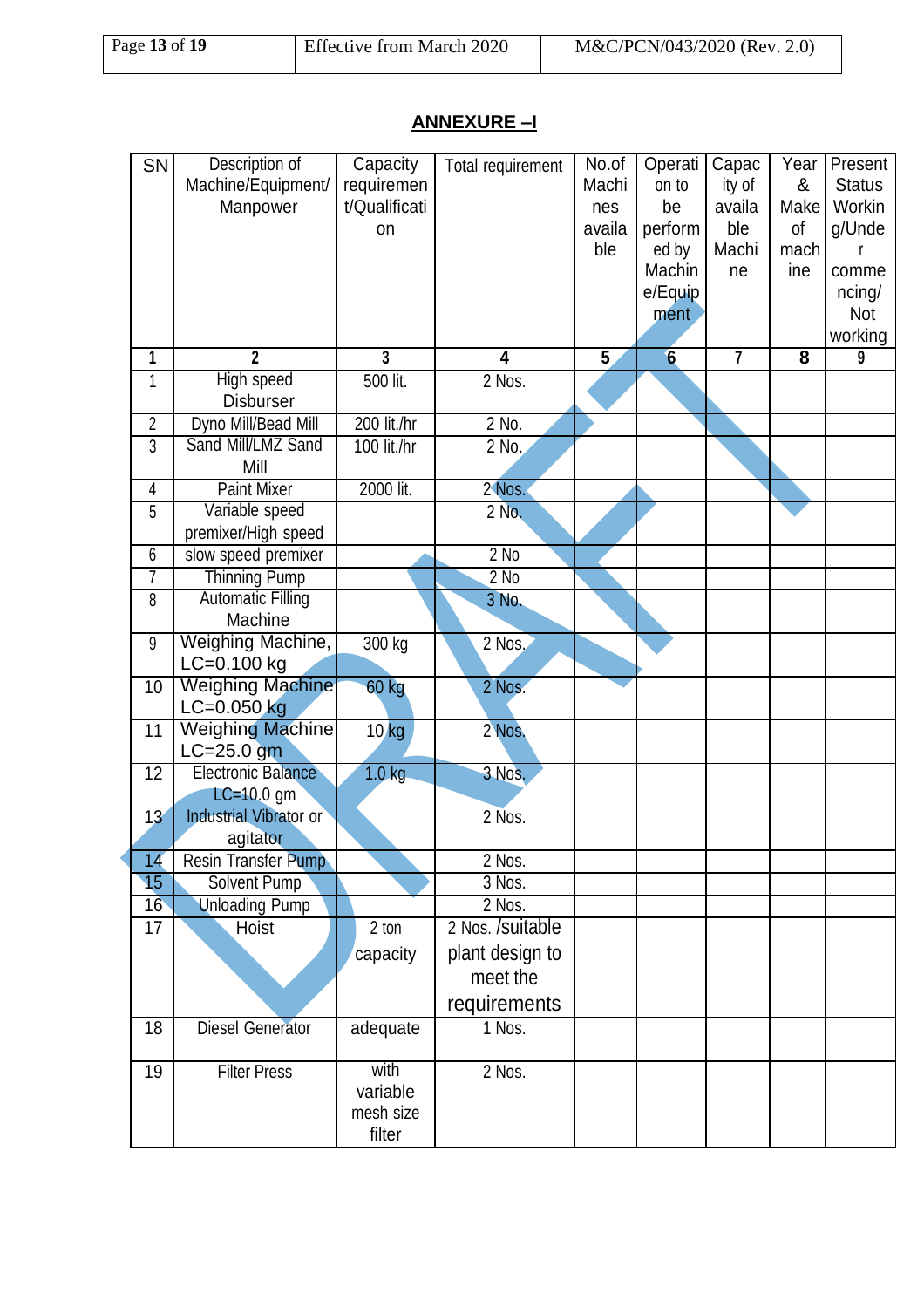| Page 14 of 19 | Effective from March 2020 | M&C/PCN/043/2020 (Rev. 2.0) |
|---------------|---------------------------|-----------------------------|
|               |                           |                             |

| 1                     | $\mathbf{2}$                           | $\overline{\mathbf{3}}$ | 4       | $\overline{\mathbf{5}}$ | 6 | $\overline{7}$ | 8 | 9 |
|-----------------------|----------------------------------------|-------------------------|---------|-------------------------|---|----------------|---|---|
| $\overline{20}$       | <b>Humidity Chamber</b>                |                         | $1$ No. |                         |   |                |   |   |
| 21                    | <b>Salt Fog Test Cabinet</b>           |                         | 1No.    |                         |   |                |   |   |
|                       | as per ASTMB117                        |                         |         |                         |   |                |   |   |
| 22                    | Cathodic                               |                         | 1No.    |                         |   |                |   |   |
|                       | disbondement tester                    |                         |         |                         |   |                |   |   |
| 23                    | Cross cut adhesion as                  |                         | 1No.    |                         |   |                |   |   |
|                       | perASTMD3359                           |                         |         |                         |   |                |   |   |
| $\overline{24}$       | <b>Sagging Index</b>                   |                         | $1N0$ . |                         |   |                |   |   |
| 25                    | Abel's Flash point                     |                         | 1No.    |                         |   |                |   |   |
|                       | Apparatus                              |                         |         |                         |   |                |   |   |
| 26                    | Crypto meter/Black &                   |                         | 1No.    |                         |   |                |   |   |
|                       | <b>White Charts</b>                    |                         |         |                         |   |                |   |   |
| 27                    | <b>Flexibility &amp; Adhesion</b>      |                         | 1No.    |                         |   |                |   |   |
|                       | Apparatus                              |                         |         |                         |   |                |   |   |
| 28                    | <b>Scratch Hardness</b>                |                         | 1 No.   |                         |   |                |   |   |
|                       | <b>Tester</b>                          |                         |         |                         |   |                |   |   |
| 29                    | Stormer/Brookefield                    |                         | 1No.    |                         |   |                |   |   |
|                       | Viscometer                             |                         |         |                         |   |                |   |   |
| 30                    | Weight/10 lit Cup                      |                         | 1No.    |                         |   |                |   |   |
| 31                    | Hegdeman Gauge                         |                         | 1No.    |                         |   |                |   |   |
| $\overline{32}$       | Centrifuge                             |                         | 1No.    |                         |   |                |   |   |
| 33                    | <b>Dry Film Thickness</b>              |                         | 1No.    |                         |   |                |   |   |
|                       | <b>Measuring Apparatus</b>             |                         |         |                         |   |                |   |   |
| 34                    | Dean & Stark                           |                         | 1 No.   |                         |   |                |   |   |
|                       | Apparatus                              |                         |         |                         |   |                |   |   |
| 35                    | Drying time Recorder                   |                         | 1 No.   |                         |   |                |   |   |
| $\overline{36}$       | Hygrometer                             |                         | 1 No.   |                         |   |                |   |   |
| 37                    | Impact resistance                      |                         | 1 No.   |                         |   |                |   |   |
|                       | tester                                 |                         |         |                         |   |                |   |   |
| 38                    | <b>Chemical Balance, upto</b>          |                         | 1 No.   |                         |   |                |   |   |
|                       | 4 decimal place                        |                         |         |                         |   |                |   |   |
| 39                    | Physical Balance, upto                 |                         | 1 No.   |                         |   |                |   |   |
|                       | 2 decimal place                        |                         |         |                         |   |                |   |   |
| $\overline{40}$       | Hot Air Oven                           |                         | 1 No.   |                         |   |                |   |   |
| 41                    | <b>Distillation Plant</b>              |                         | 1 No.   |                         |   |                |   |   |
| 42<br>$\overline{43}$ | <b>Hot Plates</b>                      |                         | 3 Nos.  |                         |   |                |   |   |
| 44                    | <b>Heating Mantles</b>                 |                         | 3 Nos.  |                         |   |                |   |   |
|                       | <b>Water Bath</b><br>Mild              |                         | 2 Nos.  |                         |   |                |   |   |
| 45                    | Steel, Tinned &<br>Glass panels & test |                         | Adequa  |                         |   |                |   |   |
|                       | Racks                                  |                         | te      |                         |   |                |   |   |
|                       |                                        |                         |         |                         |   |                |   |   |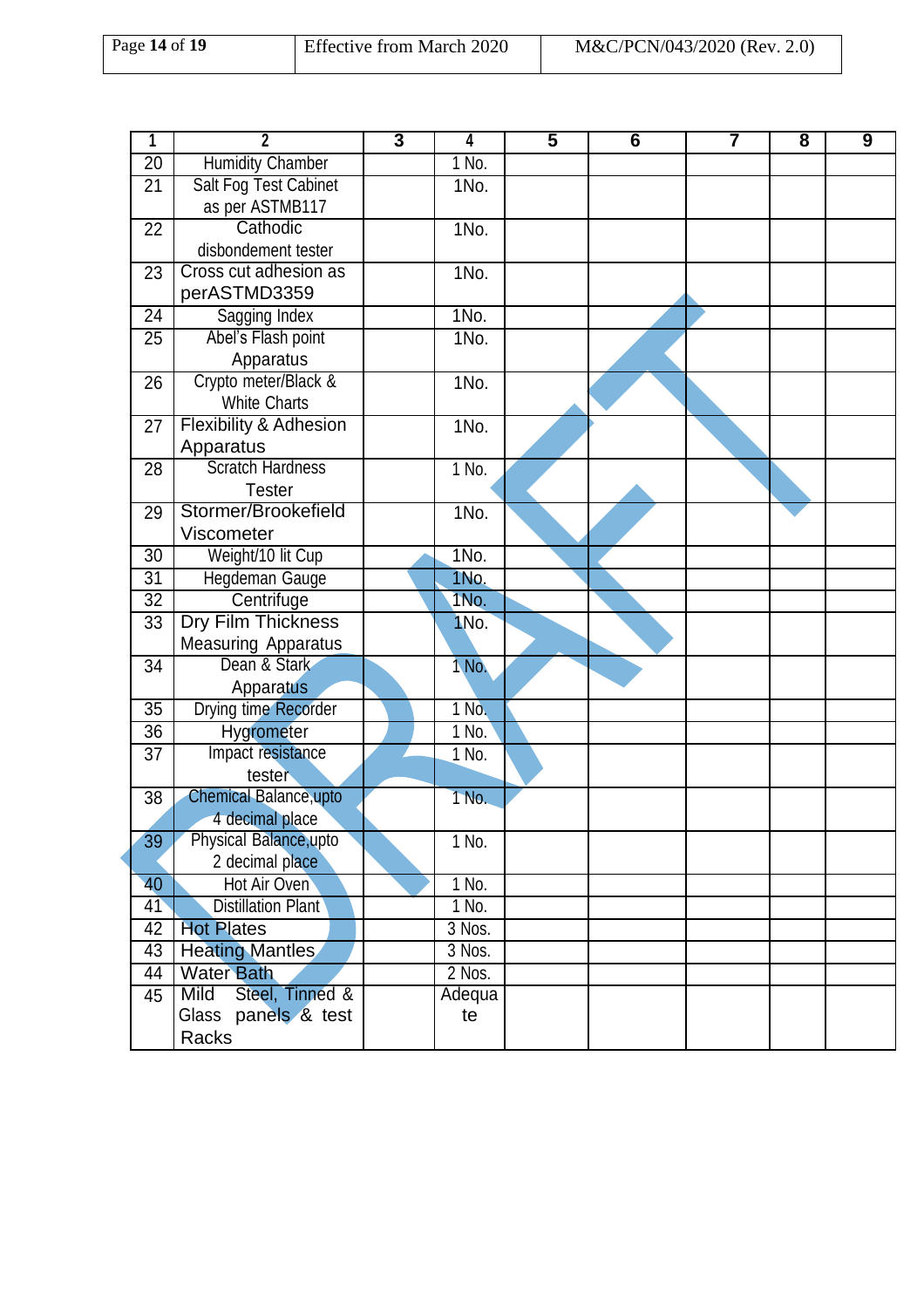| Page 15 of 19 | <b>Effective from March 2020</b> | M&C/PCN/043/2020 (Rev. 2.0) |
|---------------|----------------------------------|-----------------------------|
|               |                                  |                             |

| 46 | Sieves,<br>Set of                                   | Adequa           |  |  |  |
|----|-----------------------------------------------------|------------------|--|--|--|
|    | Thermometers,                                       | te qty.          |  |  |  |
|    | Crucibles,<br>Glassware,<br>Reagents & Chemicals    |                  |  |  |  |
|    | for testing<br>of<br>Raw                            |                  |  |  |  |
|    | materials, Intermediate                             |                  |  |  |  |
|    | & finished products as                              |                  |  |  |  |
|    | relevant<br>per                                     |                  |  |  |  |
|    | specifications.                                     |                  |  |  |  |
| 47 | Air & Airless Spray                                 | 1 No.            |  |  |  |
|    | Gun                                                 | each             |  |  |  |
|    | 48 Pull off<br>adhesion tester                      | 1 No.            |  |  |  |
|    | 49 Abrasion                                         | 1 No.            |  |  |  |
|    | Resistance test for                                 |                  |  |  |  |
|    | 1000 cycles with                                    |                  |  |  |  |
|    | CS-17 wheels &<br>1.0 Kg Load                       |                  |  |  |  |
|    | The<br>50 Manpower-                                 | 1 No.            |  |  |  |
|    | technical supervisors/                              | each             |  |  |  |
|    | managers<br>responsible                             | for              |  |  |  |
|    | for production & quality                            | <b>Product</b>   |  |  |  |
|    | control activities related                          | ion <sub>8</sub> |  |  |  |
|    | manufacturing<br><b>of</b><br>to                    | Quality          |  |  |  |
|    | subject paint<br>item                               | <b>Control</b>   |  |  |  |
|    | should<br>the<br>have                               | respect          |  |  |  |
|    | minimum qualification                               | ively.           |  |  |  |
|    | of B.E. / B.Tech (Paint<br>/Polymer                 |                  |  |  |  |
|    | Technology/Chemical                                 |                  |  |  |  |
|    | Engg.) with a minimum                               |                  |  |  |  |
|    | of 3 years experience                               |                  |  |  |  |
|    | or M.Sc. (Chemistry)                                |                  |  |  |  |
|    | with a minimum of 7                                 |                  |  |  |  |
|    | years experience<br>-in                             |                  |  |  |  |
|    | relevant fields to look                             |                  |  |  |  |
|    | after the production,                               |                  |  |  |  |
|    | quality control<br>and<br>testing activities<br>and |                  |  |  |  |
|    | should have knowledge                               |                  |  |  |  |
|    | of paint manufacturing,                             |                  |  |  |  |
|    | testing of raw materials                            |                  |  |  |  |
|    | etc.                                                |                  |  |  |  |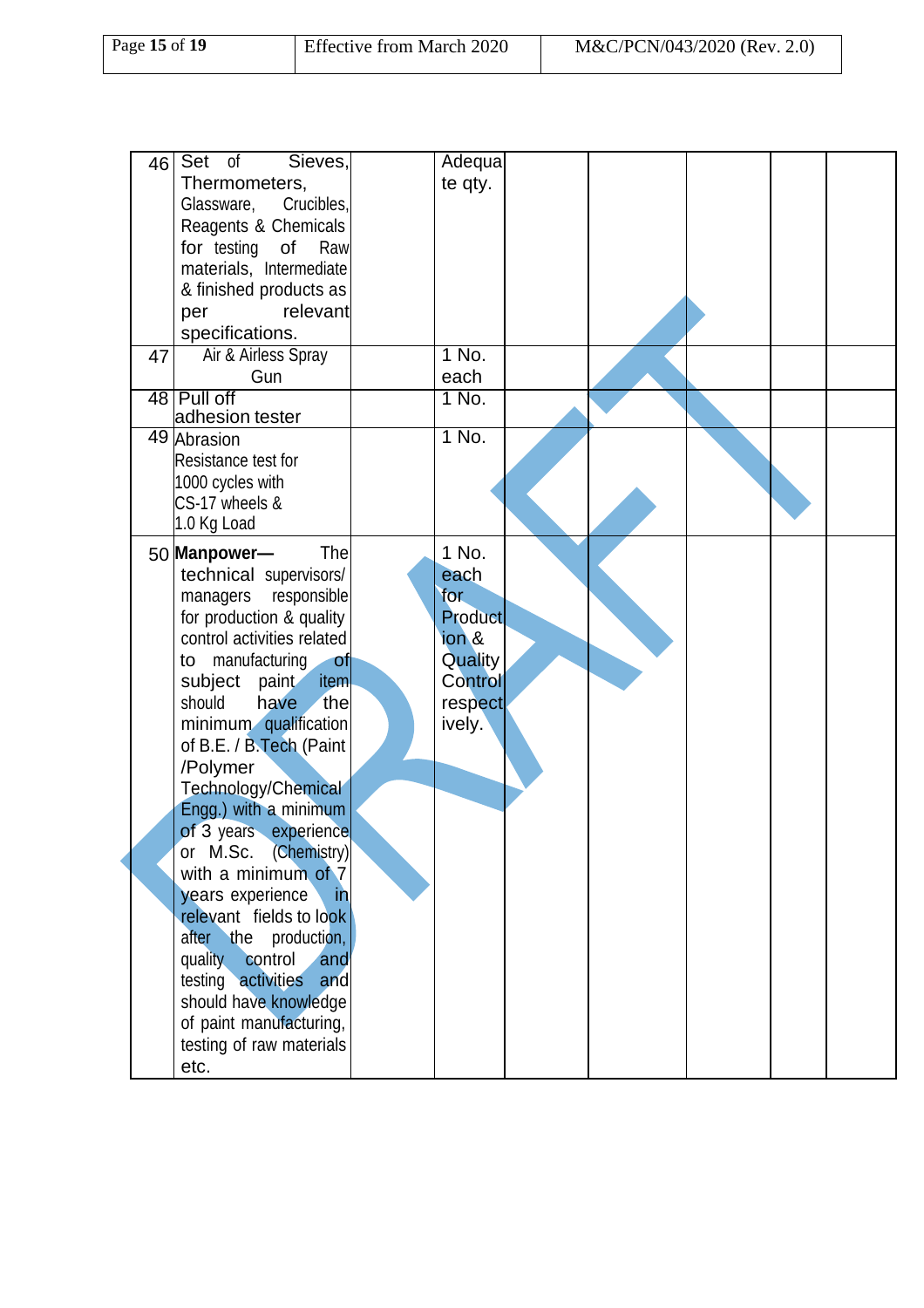### FOR ALTERNATE METHOD- MANUFACTURING WITH SPECIAL TECHNIQUE

| $\overline{\text{SN}}$ | Description of             | Capacity        | Total                   | No. of         | Operation  | Capacity       | Year &                  | Present       |  |
|------------------------|----------------------------|-----------------|-------------------------|----------------|------------|----------------|-------------------------|---------------|--|
|                        | Machine/Equipment/         | requiremen      | require                 | Machin         | to be      | οf             | Make                    | <b>Status</b> |  |
|                        | Manpower                   | t/Qualificati   | ment                    | es             | performed  | available      | 0f                      | Workin        |  |
|                        |                            | on              |                         | availabl       | by         | Machine        | machin                  | g/Unde        |  |
|                        |                            |                 |                         | е              | Machine/Eq |                | e                       |               |  |
|                        |                            |                 |                         |                | uipment    |                |                         | comme         |  |
|                        |                            |                 |                         |                |            |                |                         | ncing/        |  |
|                        |                            |                 |                         |                |            |                |                         | <b>Not</b>    |  |
|                        |                            |                 |                         |                |            |                |                         | working       |  |
| 1                      | $\overline{2}$             | 3               | $\overline{\mathbf{4}}$ | $\overline{5}$ | 6          | $\overline{7}$ | $\overline{\mathbf{8}}$ | 9             |  |
| $\overline{1}$ .       | Premixing blender          | <b>Suitable</b> | 1 No.                   |                |            |                |                         |               |  |
|                        |                            | Capacity.       |                         |                |            |                |                         |               |  |
| 2.                     | twin screw extruder        | Suitable        | $1$ No.                 |                |            |                |                         |               |  |
|                        |                            | Capacity        |                         |                |            |                |                         |               |  |
| 3.                     | chiller drum               | Suitable        | 1 No.                   |                |            |                |                         |               |  |
|                        |                            | Capacity        |                         |                |            |                |                         |               |  |
| 4.                     | rotary crushers            | <b>Suitable</b> | 1 No.                   |                |            |                |                         |               |  |
|                        |                            | Capacity        |                         |                |            |                |                         |               |  |
| 5.                     | High speed grinding        | Suitable        | 1 No.                   |                |            |                |                         |               |  |
|                        | mill                       | Capacity        |                         |                |            |                |                         |               |  |
| 6.                     | Vibratory screen,          | <b>Suitable</b> | 1 No.                   |                |            |                |                         |               |  |
|                        |                            | Capacity        |                         |                |            |                |                         |               |  |
| 7.                     | <b>Bead Mill</b>           | Suitable        | 1 No.                   |                |            |                |                         |               |  |
|                        |                            | Capacity        |                         |                |            |                |                         |               |  |
| 8.                     | <b>Gel Plates</b>          |                 | $1$ No                  |                |            |                |                         |               |  |
| $\overline{9}$ .       | <b>Micronised sieves</b>   |                 | 1 No.                   |                |            |                |                         |               |  |
| 10.                    | <b>Brookfield</b>          |                 | 1 No.                   |                |            |                |                         |               |  |
|                        | <b>Viscometer</b>          |                 |                         |                |            |                |                         |               |  |
| 11.                    | Ford Cup                   |                 | 1 No.                   |                |            |                |                         |               |  |
| 12.                    | <b>Humidity Chamber</b>    |                 | 1 No.                   |                |            |                |                         |               |  |
| 13.                    | <b>Cross Hatch Tester</b>  |                 | 1 No.                   |                |            |                |                         |               |  |
| 14.                    | <b>Cylindrical Mandrel</b> |                 | 1 No.                   |                |            |                |                         |               |  |
| 15.                    | <b>FTIR</b>                |                 | 1 No.                   |                |            |                |                         |               |  |
| 16.                    | DFT gauge -                |                 | 1 No                    |                |            |                |                         |               |  |
|                        | <b>Elcometer</b>           |                 |                         |                |            |                |                         |               |  |
| 17.                    | <b>Electronic Weighing</b> |                 | 1 No                    |                |            |                |                         |               |  |
|                        | <b>Balance</b>             |                 |                         |                |            |                |                         |               |  |
| 18.                    | <b>Film Applicator</b>     |                 | $1$ No.                 |                |            |                |                         |               |  |
| 19.                    | <b>Hegman Gauge</b>        |                 | 1 No.                   |                |            |                |                         |               |  |

### **ANNEXURE –II**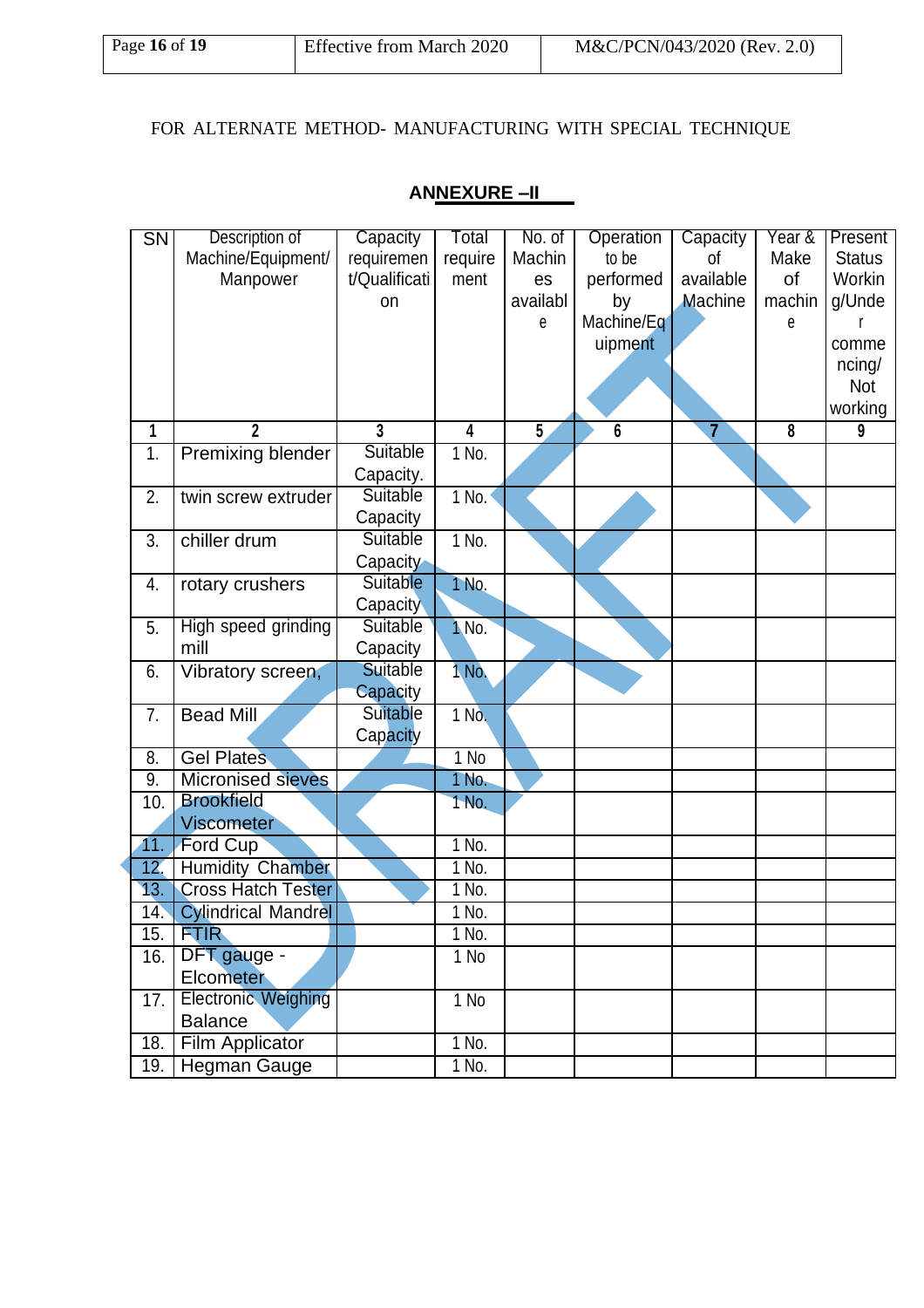| Page 17 of 19 | <b>Effective from March 2020</b> | M&C/PCN/043/2020 (Rev. 2.0) |  |
|---------------|----------------------------------|-----------------------------|--|
|               |                                  |                             |  |

|      | 20. 100 X Magnification   | 1 No.   |  |  |  |
|------|---------------------------|---------|--|--|--|
|      | 21. Pull Off tester       | 1 No.   |  |  |  |
|      | 22. Sag Index Apparatus   | 1 No.   |  |  |  |
|      | 23. Salt Spray            | 1 No    |  |  |  |
|      | Equipment                 |         |  |  |  |
|      | 24. Scratch Hardness      | 1 No    |  |  |  |
|      | <b>Tester</b>             |         |  |  |  |
|      | 25. Water Bath            | 1 No.   |  |  |  |
|      | 26. Impact Tester         | $1$ No. |  |  |  |
| 27.I | <b>Break Down Voltage</b> | 1 No.   |  |  |  |
|      | <b>Tester</b>             |         |  |  |  |
|      | 28. pH meter              | 1 No.   |  |  |  |
|      | 29. Centrifuge            | 1 No.   |  |  |  |
|      | 30. Computerac            | $1$ No  |  |  |  |
|      | 31. Drying time recorder  | 1 No.   |  |  |  |
|      | 32. Specific Gravity      | 1 No.   |  |  |  |
|      | <b>Tester</b>             |         |  |  |  |
|      | 33. Distillation Plant    | $1$ No. |  |  |  |
|      | 34. Pensky Martyn Flash   | 1 No.   |  |  |  |
|      | Point Apparatus           |         |  |  |  |
|      | 35. Ring & Ball           | 1 No.   |  |  |  |
|      | Apparatus                 |         |  |  |  |
|      | 36. Air&Air less spray    | 1 No.   |  |  |  |
|      | gun                       |         |  |  |  |
|      | 37. Weighing Machine of   | 1 No.   |  |  |  |
|      | 300.60, 10 Kg with        | each    |  |  |  |
|      | least count of .10,.05    |         |  |  |  |
|      | &.025                     |         |  |  |  |
|      | 38. Hot Plates            | 3 Nos.  |  |  |  |
|      |                           |         |  |  |  |
|      | 39. Heating Mantles       | 3 Nos.  |  |  |  |
|      |                           |         |  |  |  |
|      | 40. Water Bath            | 2 Nos.  |  |  |  |
|      |                           |         |  |  |  |
|      | 41. Mild Steel, Tinned &  | Adequa  |  |  |  |
|      | Glass panels & test       | te      |  |  |  |
|      | <b>Racks</b>              |         |  |  |  |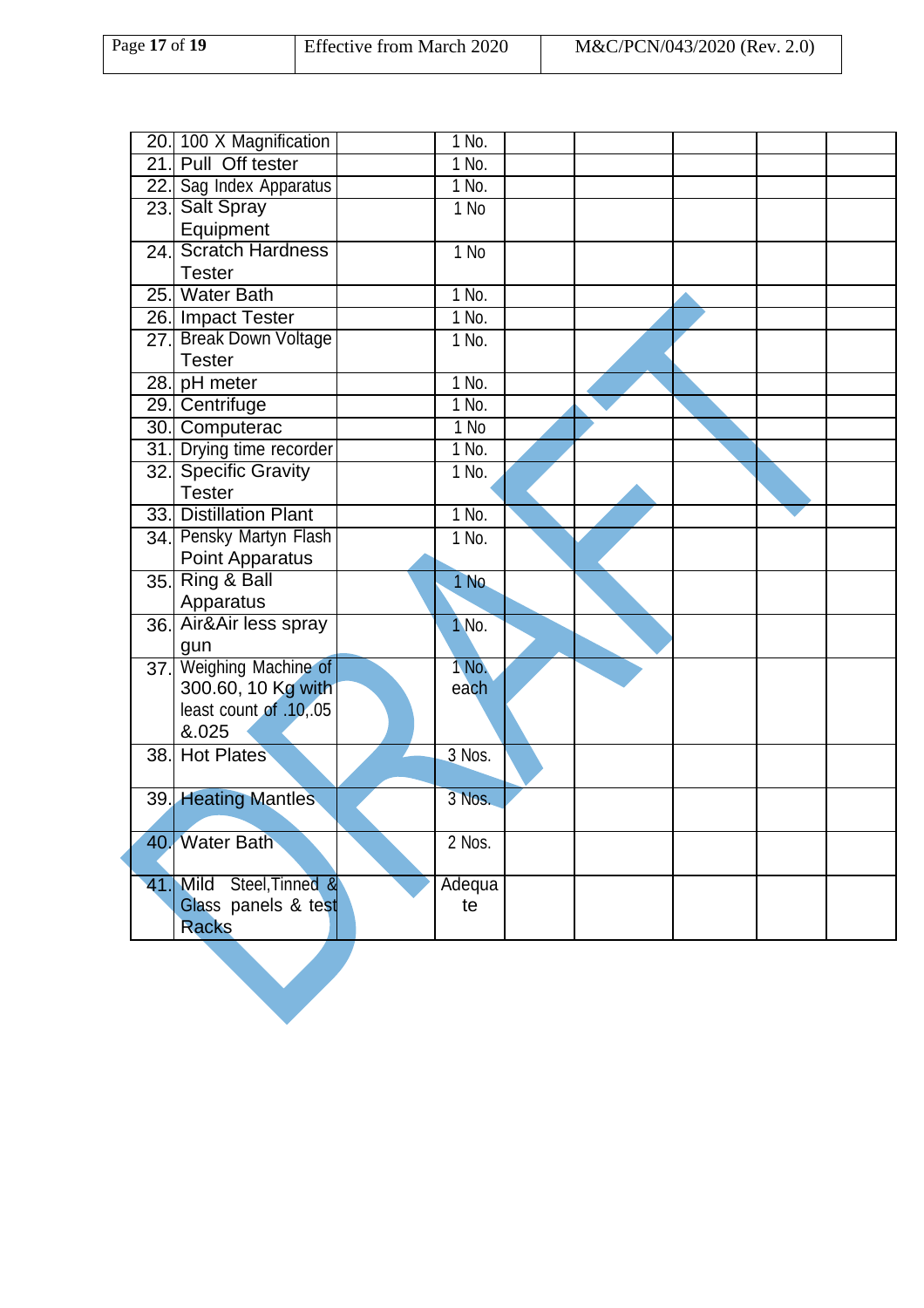| Page 18 of 19 | <b>Effective from March 2020</b> | M&C/PCN/043/2020 (Rev. 2.0) |
|---------------|----------------------------------|-----------------------------|
|               |                                  |                             |

| 42. | Sieves,<br>Set<br>of<br>Thermometers,<br>Glassware,<br>Reagents<br>Crucibles,<br>& Chemicals for<br>testing of<br>Raw<br>materials,<br>Intermediate<br>&<br>finished products<br>as<br>relevant<br>per<br>specifications.                                                                                                                                                                                                                                                                                                                                                                                                                                                                                             | Adequa<br>te qty.                                                                   |  |  |  |
|-----|-----------------------------------------------------------------------------------------------------------------------------------------------------------------------------------------------------------------------------------------------------------------------------------------------------------------------------------------------------------------------------------------------------------------------------------------------------------------------------------------------------------------------------------------------------------------------------------------------------------------------------------------------------------------------------------------------------------------------|-------------------------------------------------------------------------------------|--|--|--|
| 43. | Manpower- The<br>technical<br>supervisors/<br>managers<br>responsible<br>for<br>production &<br>quality<br>activities<br>control<br>related<br>to<br>manufacturing<br>$\circ$<br>subject paint<br>item<br>should have<br>the<br>minimum<br>qualification of B.E. /<br><b>B.Tech</b><br>(Paint<br>/Polymer<br>Technology/Chemical<br>Engg.)<br>with<br>a<br>minimum of 3 years<br>experience or M.Sc.<br>(Chemistry) with<br>√a<br>minimum of 7 years<br>experience<br>in<br>fields<br>relevant<br>td<br>after<br>the<br>look<br>production,<br>quality<br>testing<br>control and<br>should<br>activities and<br>have knowledge<br>$\mathsf{O}^\dagger$<br>paint manufacturing,<br>testing of<br>raw<br>materials etc. | 1 No.<br>each<br>for<br>Product<br>ion &<br>Quality<br>Control<br>respect<br>ively. |  |  |  |